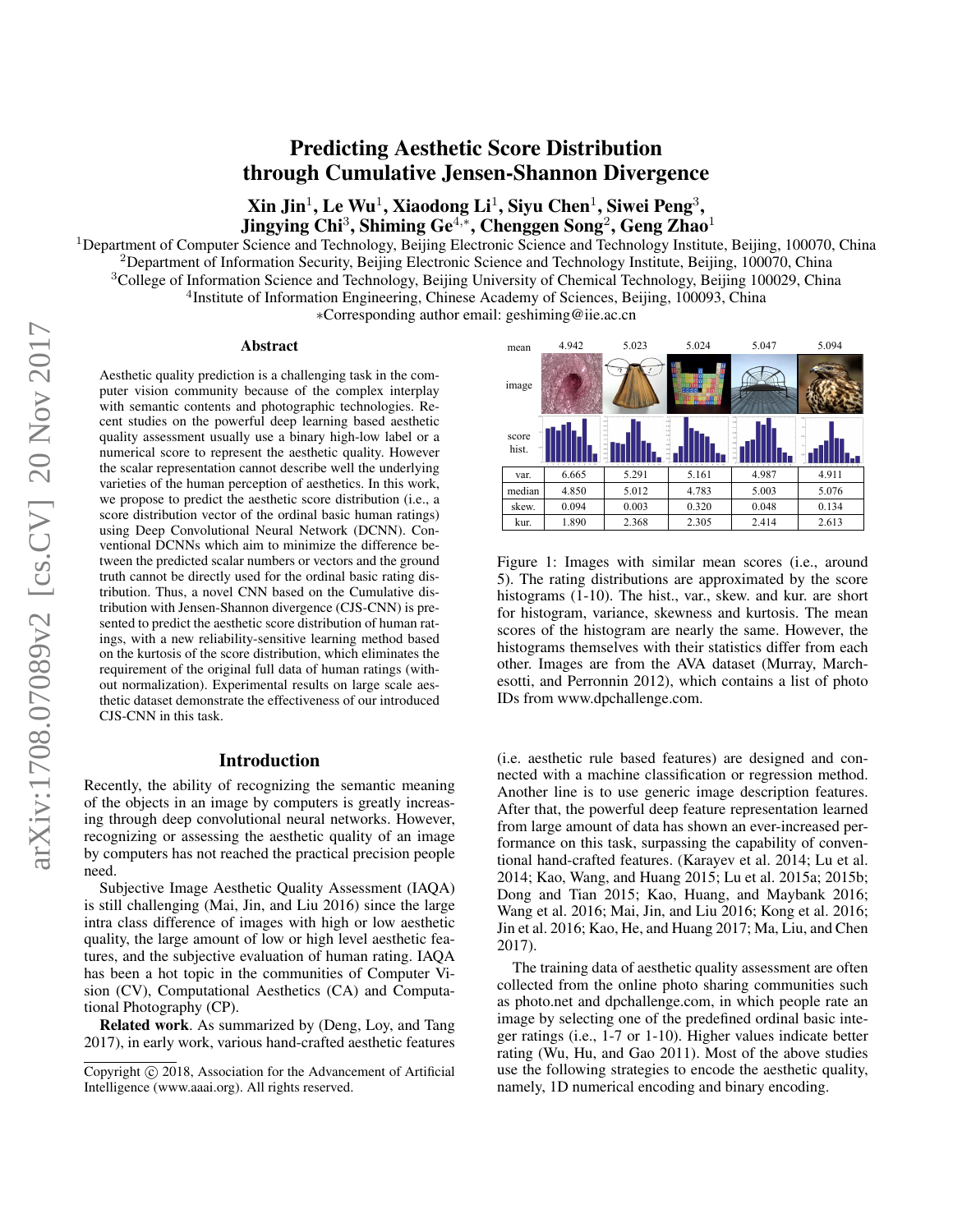- 1D numerical encoding: the 1-dimension numerical encoding use the weighted mean scores of human ratings. A regression model can be learned to predict the numerical aesthetic quality.
- binary encoding: the binary encoding is used to classify the images into high or low aesthetic quality, which is determined by a threshold of the weighted mean scores of human ratings. A classifier can be learned to predict the high-low classification results.

However, although there exits consensus of the assessment of image aesthetic quality, it is still a subjective task in nature. The rated scores of multiple persons may differ greatly from each other. People tend to assign inconsistent scores to the same image (Wu, Bauckhage, and Thurau 2010). There is ambiguity in the image aesthetic quality assessment (Ke, Tang, and Jing 2006). A scalar value is insufficient to capture the true nature of the subjectivity of image aesthetic quality (Wu, Hu, and Gao 2011). The main limitation of the above representations is that they do not provide an indicator of the degree of consensus or diversity of opinion among annotators (Murray, Marchesotti, and Perronnin 2012).

Figure 1 shows some images from the AVA dataset (Murray, Marchesotti, and Perronnin 2012). Images with nearly the same mean scores (i.e., around 5) are listed. However, the distributions (approximated by the score histogram) are not that similar. Other statistics such as the variance, the median, the skewness, and the kurtosis differ greatly from each other. The human ratings are quite subjective. The mean score is greatly influenced by the low and high extremes of the rating scale, which makes it inappropriate to be a robust estimation of the whole distribution, especially when the distribution is skewed. For skewed distributions, the median value appears to be more appropriate to describe the distributions than the mean value (Wu, Hu, and Gao 2011). The Gaussian distribution is the best-performing model for only 62% of images in AVA (Murray, Marchesotti, and Perronnin 2012). The others are the skewed ones and can be best fitted by the Gamma distribution (Murray, Marchesotti, and Perronnin 2012).

Most recently, some methods are proposed to use modified or generated score distributions for binary classification and numerical assessment on aesthetics (Jin, Segovia, and Süsstrunk 2016; Wang et al. 2017; Hou, Yu, and Samaras 2016). Wu et al. (Wu, Hu, and Gao 2011) propose a modified support vector regression algorithm to predict the score distribution in two small aesthetic datasets, before the large scale AVA dataset released and the popularity of deep CNNs.

Jin et al. (Jin, Segovia, and Süsstrunk 2016) use the weighted Chi-square distance as the loss function to predict the mean score and the standard deviation from the score distribution. Wang et al. (Wang et al. 2017) explicitly modify the score distribution of the AVA dataset as Gaussian and jointly predict its mean and standard deviation. They use the asymmetrical Kullback-Leibler (KL) divergence as the loss function for their DBN network. Hou et al. (Hou, Yu, and Samaras 2016) generate score distribution by mapping the real number labels to 10 aesthetic bins of the AADB dataset (Kong et al. 2016). They propose to use squared

Earth mover's distance (EMD) as the loss function, which can be equivalent to the Euclidean distance of the two cumulative distribution functions for the ordinal basic human ratings prediction. Thus, the loss functions of (Hou, Yu, and Samaras 2016) and (Wu, Hu, and Gao 2011) are the same. Note that, all these methods use modified or generated score distributions for binary classification and numerical assessment on aesthetics. While our work is to directly predict the score distribution itself. Murray et al. (Murray and Gordo 2017) use the Huber loss combined with ResNet and SPP-Net to predict the aesthetic score distribution of an image. Cui et al. (Cui et al. 2017) propose to use the traditional LDL (Label Distribution Learning) technology to predict the aesthetic score distribution of an image.

Our Approach. In this work, we learn from the large aesthetic dataset to predict the aesthetic score distribution of an image, which is represented as a score vector (histogram) using the deep convolutional neural network (DCNN), so as to better capture the subjectivity of aesthetic quality assessment. Conventional CNN which aims to minimize the difference between the predicted scalar numbers or 0-1 classification vectors and the ground truth cannot be directly used for the ordinal basic rating distribution. Inspired by recent work on non-parametric Jensen-Shannon Divergence by Nguyen et al. (Nguyen and Vreeken 2015), a Cumulative distribution with Jensen-Shannon divergence based CNN (CJS-CNN) is presented to predict the aesthetic score distribution of human ratings. In addition, to alleviate the problem of unreliable human ratings, we propose a new reliability-sensitive learning method based on the kurtosis of the score distribution. The proposed kurtosis can be directly computed using the normalized score histogram. While the rating number is additional information of the normalized score histogram and is not always available in the training set. We compare the recently proposed loss functions designed for score distribution and LDL method with our CJS loss and RS-CJS loss in the experiments. Experimental results on large scale aesthetic dataset demonstrate the effectiveness of our introduced CJS-CNN in this task. The main contributions of our work can be summarized as follows:

- The first work that predicts a score distribution vector of the ordinal basic human ratings under the deep convolutional neural network framework on the large scale AVA dataset, which is designed to capture the subjectiveness of the human aesthetic quality assessment.
- A novel CNN called the CJS-CNN (Cumulative distribution function with Jensen-Shannon Divergence) is introduced. Extensive comparisons with probability distribution function with Euclidean distance, cross entropy distance, Jensen-Shannon Divergence and cumulative distribution function with Euclidean distance are presented.
- A new reliability-sensitive learning method is proposed based on the kurtosis of the score distribution.

Besides the overall aesthetic quality of an image, there are other targets related to aesthetics. Our score distribution prediction can be used for aesthetic image retrieval, guide for shooting good photos, automatic selector for the most aes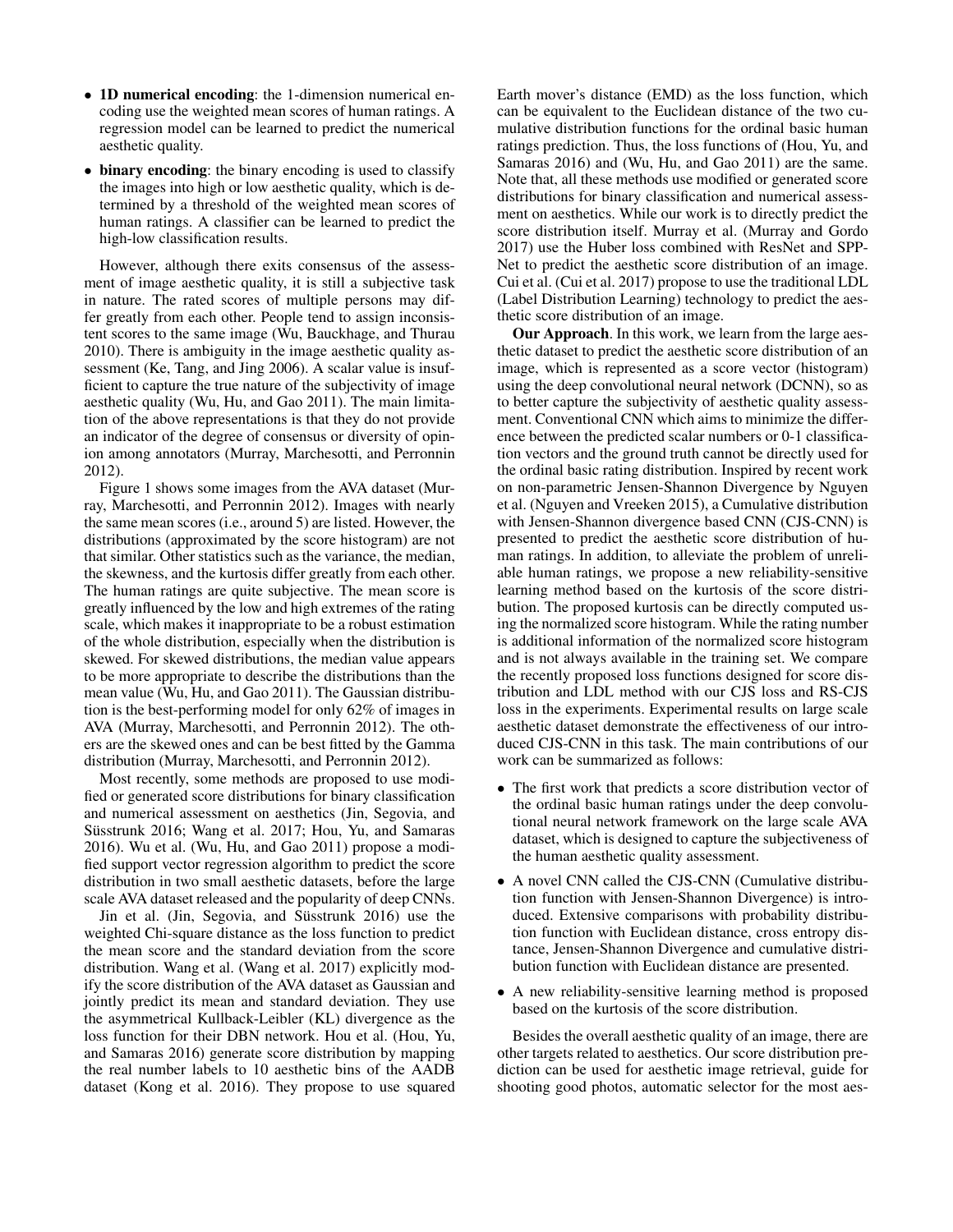thetic or attractive cover of a video, etc. From the score distribution, rich information can be outputted, such as mean, median, variance, skewness and kurtosis. For skewed distributions, the median value appears to be more appropriate to describe the distributions than the mean value. The variance, skewness and kurtosis can be jointly used to measure the controversy of an image. The controversy is a measure of the degree of consensus and diversity of the aesthetic assessment of an image. Some artworks may not be accepted today, but may yield potential fashion or masterpieces in the future.

### Subjectiveness Analysis of the AVA Dataset

The assessment of image aesthetic quality is subjective in nature. The perception of aesthetics is affected by the nationality, ethnicity, era, age, education, emotion and many other factors of human beings. In this section we make a statistical analysis of subjectiveness or diversity of the opinion among annotators in a large-scale database for aesthetic visual analysis (AVA) (Murray, Marchesotti, and Perronnin 2012). This dataset is specifically constructed for the purpose of learning more about image aesthetics. All those images are directly downloaded from dpchallenge.com. For each image in AVA, there is an associated distribution of scores (1-10) voted by different viewers. The number of votes that per image gets is ranged in 78-549, with an average of 210, which enables us to have a deeper understanding of such distributions and deduce more information from them.

The Standard Deviation or Variance. As described above, a mean score or a binary high-low label reveals only part of the information deduced from a score distribution. We make a statistical analysis on the number of images according to mean and standard deviation of the human ratings. The standard deviation represents the degree of consensus or diversity of human ratings for the same image, with a higher value meaning higher diversity. The number of images located in each mean and standard deviation interval is shown as a 2D histogram in Figure 2. Most images' mean values are located in [4, 7]. Images in this interval are not easy to be classified to a high-low label. Most images' standard deviation values are larger than 1.25, which shows the diversity of the human ratings for the same image. In addition, as described in (Murray, Marchesotti, and Perronnin 2012), the variance or standard deviation tends to increase with the distance between the mean score and the mid-point of the rating scale.

The Skewness. The skewness (Joanes and Gill 1998; Brown ) is a measure of the asymmetry of the probability distribution of a real-valued random variable about its mean. If the bulk of the data is at the left and the right tail is longer, we say that the distribution is skewed right or positively skewed; if the peak is toward the right and the left tail is longer, we say that the distribution is skewed left or negatively skewed. Boxplots of the skewness of score distributions for images with mean scores within a specified range are shown in the left side of Figure 3. The skewness is a function of mean score in the AVA dataset. Images with mean score values from 4 to 7 tend to have a low absolute value



Figure 2: The histogram of numbers of images located in different intervals of the mean and standard deviation of the AVA dataset (Murray, Marchesotti, and Perronnin 2012).



Figure 3: Left: Distributions of skewness of score distributions, for images with different mean scores. The red crosses are the outliers. The skewness tends to decrease from positive to negative with the mean score increasing. Right: Distributions of kurtosis of score distributions, for images with different mean scores.

of the skewness and can be considered as those with symmetrical score distributions. Images with mean score values lower than 4 and greater than 7 can be considered as those with positively and negatively skewed score distributions, respectively. This is likely due to the non-Gaussian nature of score distributions at the extremes of the rating scale (Murray, Marchesotti, and Perronnin 2012).

Most representative distributions in the AVA dataset are slightly skewed or heavily skewed. For skewed distributions, the median value appears to be more appropriate to describe the distributions than the mean value (Wu, Hu, and Gao 2011). The mean and the median values of score distributions for images with skewness within a specified range are shown in Figure 4. Images with low and high absolute values of the skewness can use the mean and the median to describe their score distributions, respectively.

The Kurtosis. The other common measure of shape is called the kurtosis (Joanes and Gill 1998; Brown ). As skewness is the third moment of the distribution, kurtosis is the fourth moment. The kurtosis of a normal distribuation is 3. A distribution with kurtosis  $<$  3 and kurtosis  $>$  3 are called platykurtic and leptokurtic, receptively. Compared with a normal distribution, the platykurtic has shorter and thinner tails and its central peak is lower and broader and vice versa. Score distributions with larger absolute values of the kurtosis (after normalized by minus 3, i.e., normalizing the kurtosis of the normal distribution to 0) have larger diver-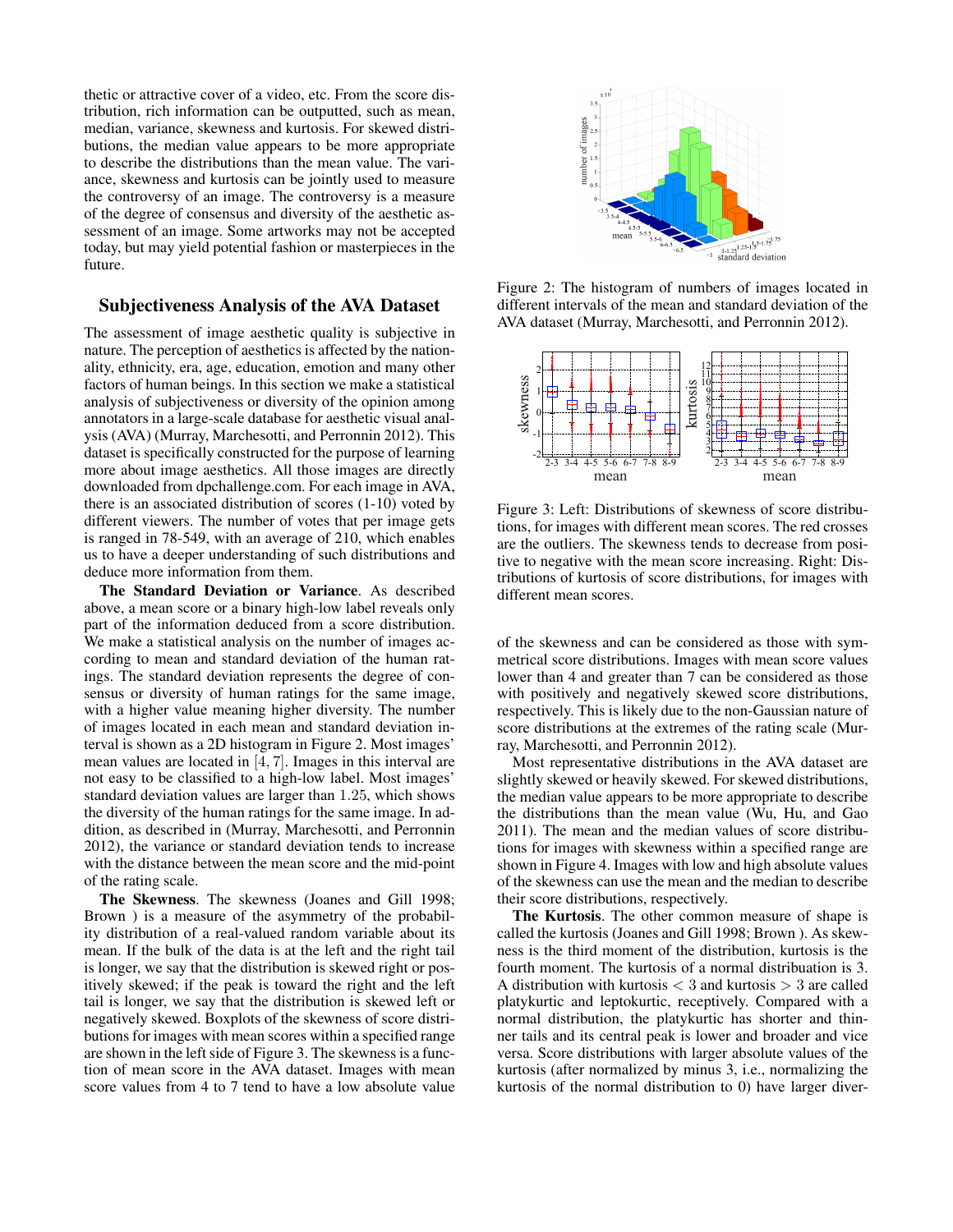

Figure 4: Distributions of mean and median of score distributions, for images with different skewness scores. The divergences between the mean and the median distributions tends to increase with the distance between the skewness values and 0, which is the skewness of the symmetrical normal distribution.

gences from the normal distribution. Boxplots of the kurtosis of score distributions for images with mean scores within a specified range are shown in the right side of Figure 3. Within each range of the mean scores, there exist some images with high absolute values of kurtosis values (after normalized by minus 3), which are considered as those with unreliable score distributions.

# CJS based CNN for Score Hist. Prediction

In this section, we introduce the proposed CJS-CNN (Cumulative distribution function with Jensen-Shannon divergence) and the reliability-sensitive learning method based on the kurtosis of the score distribution.

## The Score Distribution Representation

With empirical data of the ordinal basic human ratings of an image from the AVA dataset, we use the score histogram to approximate the score distribution. We follow the definition in Wu et al. (Wu, Hu, and Gao 2011).

Assuming that there are  $Z$  ordinal basic ratings  $R =$  ${R_1, \ldots R_Z}$ . In the AVA dataset,  $Z = 10, R =$  ${R_1, ... R_{10}}$ . The human ratings for an image can be represented as  $S = \{S(1), ..., S(L)\}\$ , where  $S(i) \in R$  is given by the  $i^{th}$  person and  $L$  is the number of persons who have rated this image. (In the AVA dataset,  $L \in [78, 549]$ , with an average of 210). Then the score histogram or score vector of an image in the AVA dataset can be defined as:

$$
y = \{h(1), ..., h(i), ..., h(Z)\}
$$

$$
h(i) = \frac{\sum_{j}^{L} \delta(S(j) = R_i)}{L},
$$
(1)

where  $\delta()$  is the indication function. With this representation, we can calculate the mean, median, variance, skewness, kurtosis using textbook methods.

# The CJS-CNN

We use the first  $1/3$  part of the GoogLeNet (layers before the first softmax layer) as our DCNN for fast training and extensive comparisons. We replace the full connected layer before the first softmax layer of the GoogLeNet with a output layer of  $Z = 10$  dimensions. After each element of the output layer, we add a sigmoid layer to normalize each element to  $[0, 1]$ . The layers after the first softmax layer of the GoogLeNet are removed for fast training and comparisons.

The score vector defined by Eq. 1 can be considered as a vector. A straightforward way to calculate the loss is using the Euclidean distance. However, the score vector is an approximate of the underline probability distribution function (pdf). In addition, the score vector is built on the pre-defined ordinal basic ratings. Thus, a divergence between two cumulative distribution functions (cdf) is more appropriate for the loss function. Recently, Nguyen et al. (Nguyen and Vreeken 2015) propose a non-parametric Jensen-Shannon divergence, which performs well in detecting differences between distributions, outperforming the state-of-the-art methods in both statistical power and efficiency for a wide range of tasks. As verified by (Nguyen and Vreeken 2015), the CJS is quite suit for non-parametric computation on empirical data without estimating the underline distribution, such as the ordinal basic rating data of the AVA dataset. They define the asymmetrical continuous cumulative Jensen-Shannon divergence  $(ACCJS(p(X)||q(X)))$  of two continuous probability distribution functions  $p(X)$  and  $q(X)$  as follows.

$$
\int P(x) \log \frac{P(x)}{\frac{1}{2}P(x) + \frac{1}{2}Q(x)} dx + \frac{1}{\ln 2} \int (Q(x) - P(x)) dx
$$
 (2)

The cumulative distribution function  $Y$  of the probability distribution function  $y$  defined by Eq. 1 is defined as follows.

$$
Y(i) = \sum_{j=1}^{i} y(j)
$$
 (3)

CJS. Thus, we define the symmetrical discrete cumulative Jensen-Shannon divergence  $(CJS(y_1||y_2))$  of two score histograms  $y_1$  and  $y_2$  defined by Eq. 1 as follows, derived from  $(ACCJS(p(X)||q(X)) + ACCJS(q(X)||p(X))).$ 

$$
\frac{1}{2} \left[ \sum_{i=1}^{Z} Y_1(i) \log \frac{Y_1(i)}{\frac{1}{2} Y_1(i) + \frac{1}{2} Y_2(i)} + \sum_{i=1}^{Z} Y_2(i) \log \frac{Y_2(i)}{\frac{1}{2} Y_1(i) + \frac{1}{2} Y_2(i)} \right],
$$
\n(4)

where  $Y_1$  and  $Y_2$  are defined by Eq. 3. After that, we define our CJS loss function for the CJS-CNN as:

$$
l^{CJS}(y,\hat{y}) = CJS(y||\hat{y}),\tag{5}
$$

where y is the ground truth score histogram, and  $\hat{y}$  is the predicted score histogram by our CJS-CNN.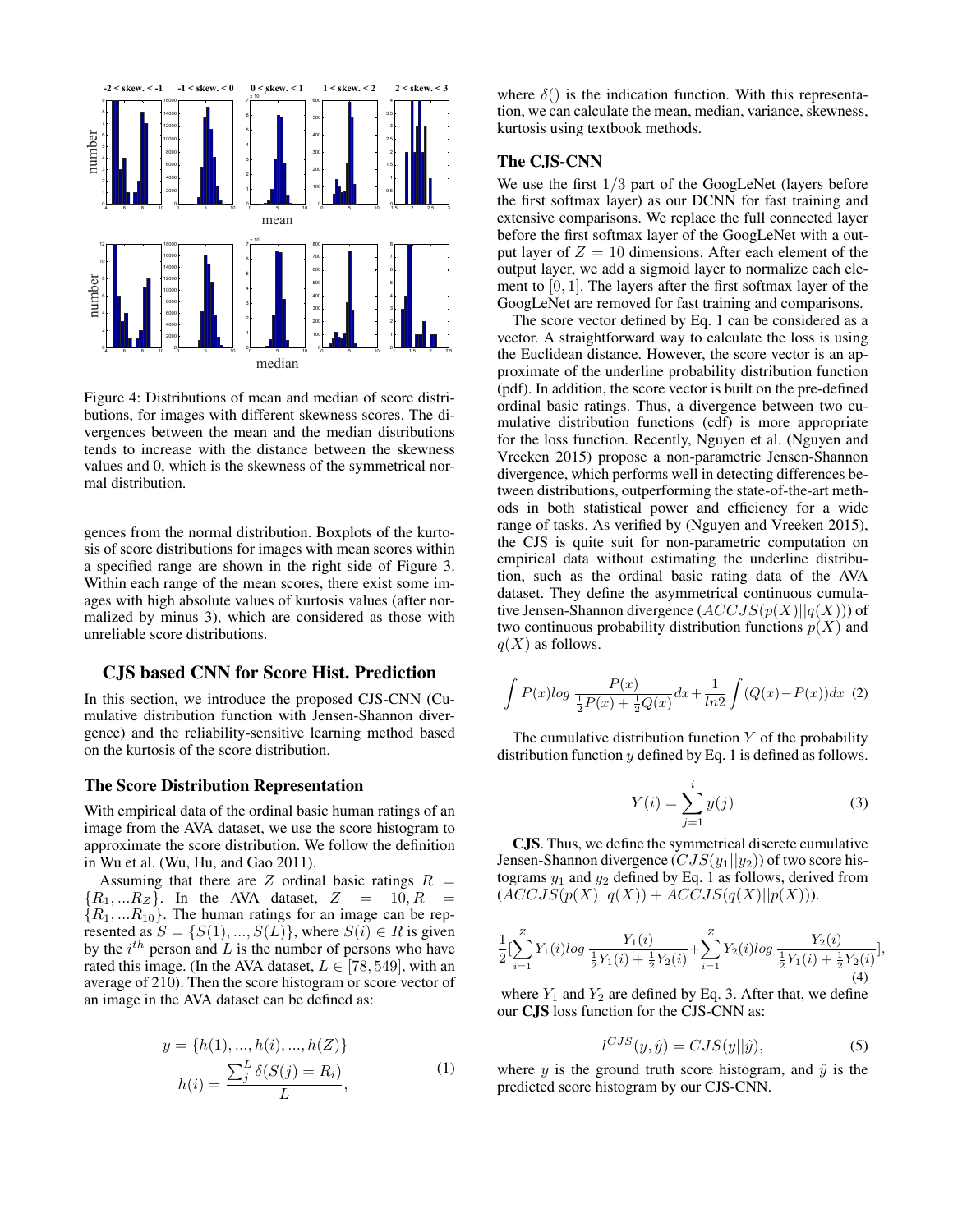# The Reliability-sensitive Learning

In Eq. 1, the larger the rating number  $L$  is, the more reliable the distribution is. Wu et al. (Wu, Hu, and Gao 2011) use the rating numbers to model the reliability of the score distribution. In the AVA dataset, the number of votes that per image gets is ranged in 78-549 with an average of 210, which limits the performance of the rating number based reliability learning. Besides, one cannot obtain the rating numbers from normalized score histograms. If another dataset has only normalized score histograms, one cannot use the rating number for the reliability learning.

RS-CJS. We propose to use the kurtosis to measure the reliability of a score distribution  $y$  defined by Eq. 1. The kurtosis of a normal distribution is 3. Score distributions with kurtosis closer to 3 have smaller divergence from the normal distribution. Thus, inspired by Wu et al. (Wu, Hu, and Gao 2011), we define the reliability factor  $r^{kurtosis}$  as follows.

$$
r^{kurtosis}(y) = \mu(T(y)), T(y) = \frac{1}{|kus(y) - 3|}
$$

$$
\mu(T(y)) = \begin{cases} \frac{\ln(T(y) + 1)}{\ln(T(y) + 1) + 1}, & T(y) < Th \\ 1, & \text{otherwise} \end{cases}
$$
(6)

where  $r^{kurtosis}(y)$  equals to 1 if the kurtosis  $kus(y)$  is sufficiently close to 3 and tends to 0 if  $|kus(y) - 3|$  is very large. In practice, we add a small number  $\epsilon$  to  $|kus(y) - 3|$ to avoid the division by zero. We choose the threshold  $Th$ using cross validation. In practice, we use the percentage of the number of images above  $Th$  against the total number of the training images to determine  $Th$ . When the percentage equals 10%, we obtain the best performance of our score distribution prediction task (the other candidate percentages are: 5%, 20%, 30%).

Thus, the reliability-sensitive CJS loss is defined as:

$$
l^{RS-CJS}(y,\hat{y}) = r^{kurtosis}(y) CJS(y,\hat{y}),\tag{7}
$$

where  $y$  is the ground truth score histogram in the AVA dataset, and  $\hat{y}$  is the predicted score histogram by our CJS-CNN. The more reliable the training image is, the more penalty it should obtain when the prediction is not correct.

#### Experiments

In this section, we present the experimental results in the AVA dataset. We follow the standard partition method of the AVA dataset in previous work (Murray, Marchesotti, and Perronnin 2012; Wang et al. 2016; Kong et al. 2016; Lu et al. 2015b; 2015a; Mai, Jin, and Liu 2016) . The training and test sets contain 235,599 and 19,930 images respectively. In all the experiments, for fair comparisons of various loss functions, we use the first 1/3 part of the GoogLeNet as the DCNN. We show the predicted score histograms by our proposed CJS-CNN and other compared loss functions on the test set of AVA in Figure 5. Our CJS-CNN achieves the most similar results to the ground truth human rating distributions.



Figure 5: Predicted score histograms by the above loss functions. The numbers above each histograms are their mean scores. The first column is the images. The 2nd column is the human rating distributions (GT: Ground Truth). The 3rd and the 4th columns are the results predicted by our proposed RS-CJS and CJS based CNN, respectively. The other columns are the predicted results of other loss functions. Our results are more similar to the ground truth of human ratings than others. Images are from the AVA dataset (Murray, Marchesotti, and Perronnin 2012), which contains a list of photo IDs from www.dpchallenge.com.

## Implementation Details

We fix the parameters of the layers before the first full connected layer of a pre-trained GoogLeNet model<sup>1</sup> on the ImageNet (Deng et al. 2009) and fine tune the 2 full connected layers on the training set of the AVA dataset. We use the Caffe framework (Jia et al. 2014) to train and test our models. The learning policy is set to *step*. Stochastic gradient descent is used to train our model with a mini-batch size of 48 images, a momentum of 0.9, a gamma of 0.5 and a weight decay of 0.0005. The max number of iterations is 480000. The training time is about 3 days using GTX980-Ti GPU and about 2 days using Titan X Pascal GPU.

## Score Histogram Prediction and Comparisons

Baseline Loss Functions Besides the CJS loss function we proposed, we also evaluate other distribution divergences based loss functions as the baseline methods, parts of which are described below. These divergences or distances are often used in computer vision and pattern recognition tasks to compute the difference between two distributions or feature vectors. All the probability or cumulative distribution functions in our paper refer to discrete histograms. The DCNN cooperated with each divergence or distance based loss function is the first 1/3 part of the GoogLeNet for fair comparisons.

<sup>1</sup>http://vision.princeton.edu/pvt/ GoogLeNet/ImageNet/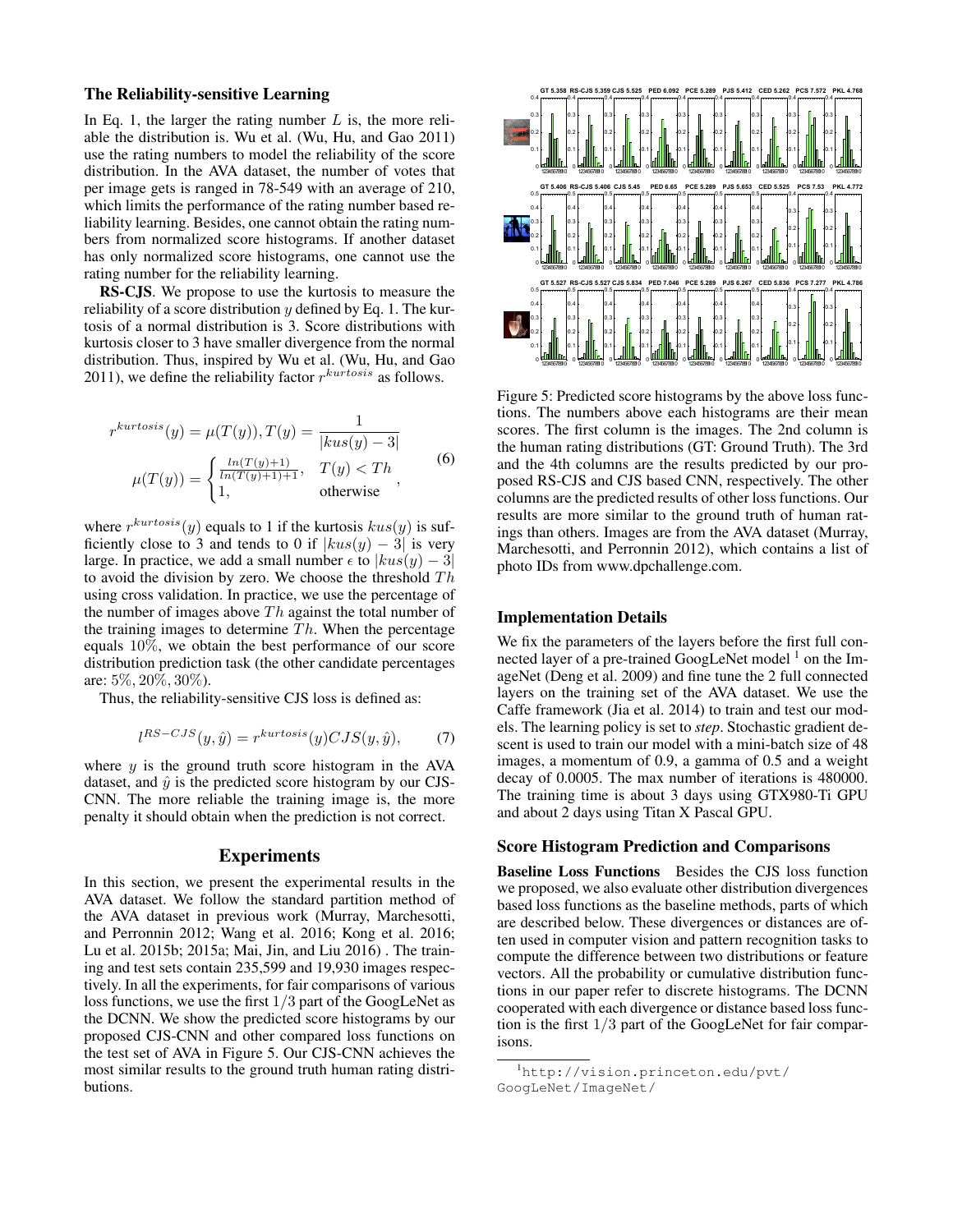Table 1: The mean divergences (MD, Eq. 14) between the predicted score histogram and the ground truth of various loss functions. The dataset is AVA. In all the methods listed below, the DCNN is the first 1/3 part of the GoogLeNet. The LDL method proposed by (Cui et al. 2017) does not use DCNN. Except the PED divergences, the performances of the other divergences we use are not reported in their work (Cui et al. 2017).

| л.<br>MD<br>loss                                      | <b>PED</b> | <b>PCE</b> | <b>PJS</b> | <b>PCS</b> | <b>PKL</b> | <b>CED</b> | <b>CJS</b> |
|-------------------------------------------------------|------------|------------|------------|------------|------------|------------|------------|
| <b>PED</b>                                            | 0.197      | 2.830      | 0.059      | 0.105      | 0.728      | 0.323      | 0.068      |
| <b>RS-PED</b>                                         | 0.189      | 2.733      | 0.055      | 0.094      | 0.657      | 0.324      | 0.067      |
| <b>PCE</b>                                            | 0.167      | 2.773      | 0.041      | 0.075      | 0.442      | 0.279      | 0.049      |
| <b>RS-PCE</b>                                         | 0.169      | 2.771      | 0.046      | 0.071      | 0.438      | 0.279      | 0.047      |
| <b>PJS</b>                                            | 0.185      | 2.828      | 0.051      | 0.093      | 0.527      | 0.326      | 0.053      |
| <b>RS-PJS</b>                                         | 0.183      | 2.776      | 0.049      | 0.091      | 0.523      | 0.327      | 0.049      |
| PCS (Jin, Segovia, and Süsstrunk 2016)                | 0.182      | 2.807      | 0.045      | 0.082      | 0.450      | 0.287      | 0.045      |
| RS-PCS                                                | 0.175      | 2.783      | 0.045      | 0.079      | 0.423      | 0.277      | 0.044      |
| PKL (Wang et al. 2017)                                | 0.163      | 2.779      | 0.039      | 0.073      | 0.389      | 0.270      | 0.044      |
| <b>RS-PKL</b>                                         | 0.164      | 2.778      | 0.037      | 0.071      | 0.386      | 0.268      | 0.043      |
| MMD (Borgwardt et al. 2006)                           | 0.201      | 2.831      | 0.064      | 0.112      | 0.710      | 0.339      | 0.068      |
| <b>RS-MMD</b>                                         | 0.196      | 2.824      | 0.063      | 0.097      | 0.710      | 0.322      | 0.054      |
| Huber (Murray and Gordo 2017)                         | 0.184      | 2.775      | 0.044      | 0.078      | 0.409      | 0.279      | 0.053      |
| RS-Huber                                              | 0.183      | 2.774      | 0.045      | 0.074      | 0.402      | 0.271      | 0.048      |
| CED (Wu, Hu, and Gao 2011; Hou, Yu, and Samaras 2016) | 0.182      | 2.799      | 0.047      | 0.085      | 0.502      | 0.294      | 0.049      |
| RS-CED                                                | 0.180      | 2.792      | 0.048      | 0.082      | 0.502      | 0.283      | 0.047      |
| Our CJS                                               | 0.163      | 2.779      | 0.039      | 0.072      | 0.382      | 0.266      | 0.041      |
| Our RS-CJS                                            | 0.158      | 2.760      | 0.037      | 0.068      | 0.381      | 0.260      | 0.040      |
| LDL Method (Cui et al. 2017)                          | 0.303      |            |            |            |            |            |            |

Table 2: The ablation study of  $\lambda$  in Eq. 15. The dataset is AVA. The DCNN is the first 1/3 part of the GoogLeNet.

| MD<br>loss                   | <b>PED</b> | <b>PCE</b> | <b>PJS</b> | <b>PCS</b> | <b>PKL</b> | <b>CED</b> | CJS   |
|------------------------------|------------|------------|------------|------------|------------|------------|-------|
| $\lambda = 0$                | 0.159      | 2.760      | 0.037      | 0.068      | 0.387      | 0.260      | 0.040 |
| $\lambda = 0.1$              | 0.159      | 2.764      | 0.038      | 0.069      | 0.384      | 0.262      | 0.040 |
| $\lambda = 0.3$              | 0.159      | 2.762      | 0.038      | 0.069      | 0.386      | 0.262      | 0.040 |
| $\lambda = 0.5$              | 0.160      | 2.766      | 0.038      | 0.070      | 0.386      | 0.264      | 0.040 |
| $\lambda = 0.7$              | 0.158      | 2.761      | 0.037      | 0.068      | 0.385      | 0.261      | 0.041 |
| $\lambda = 0.9$              | 0.159      | 2.763      | 0.038      | 0.069      | 0.384      | 0.262      | 0.040 |
| Our RS-CJS ( $\lambda = 1$ ) | 0.158      | 2.760      | 0.037      | 0.068      | 0.381      | 0.260      | 0.040 |

PED. The loss function using the Euclidean distance of the two probability distribution functions is defined as:

$$
l^{PED}(y,\hat{y}) = \sum_{i=1}^{Z} (y(i) - \hat{y}(i))^2
$$
 (8)

PCE. The loss function using the cross entropy of the two probability distribution functions is defined as:

$$
l^{PCE}(y, \hat{y}) = -\sum_{i=1}^{Z} [(y(i)log \hat{y}(i) + (1 - y(i))log (1 - \hat{y}(i))]
$$
\n(9)

This is the standard and widely used loss function for image classification problems and can be used as histogram difference for our task.

PJS. The loss function using the symmetrical version of the Jensen-Shannon divergence of the two probability distribution functions is defined as:

$$
l^{PJS}(y,\hat{y}) = \frac{1}{2} \left[ \sum_{i=1}^{Z} y(i) \log \frac{y(i)}{m(y,\hat{y})} + \sum_{i=1}^{Z} \hat{y}(i) \log \frac{\hat{y}(i)}{m(y,\hat{y})} \right],
$$
\n(10)

where  $m(y, \hat{y}) = \frac{1}{2}y(i) + \frac{1}{2}\hat{y}(i)$ .

PCS (Jin, Segovia, and Süsstrunk 2016). The loss function using the Chi-square distance of the two probability distribution functions is defined as:

$$
l^{PCS}(y, \hat{y}) = \frac{1}{2} \sum_{i=1}^{Z} \frac{(y(i) - \hat{y}(i))^2}{y(i) + \hat{y}(i)}
$$
(11)

This loss function is proposed by Jin et al. (Jin, Segovia, and Süsstrunk 2016) to predict the mean score and standard deviation from the score distribution.

PKL (Wang et al. 2017). The loss function using the symmetrical version of the KullbackLeibler divergence of the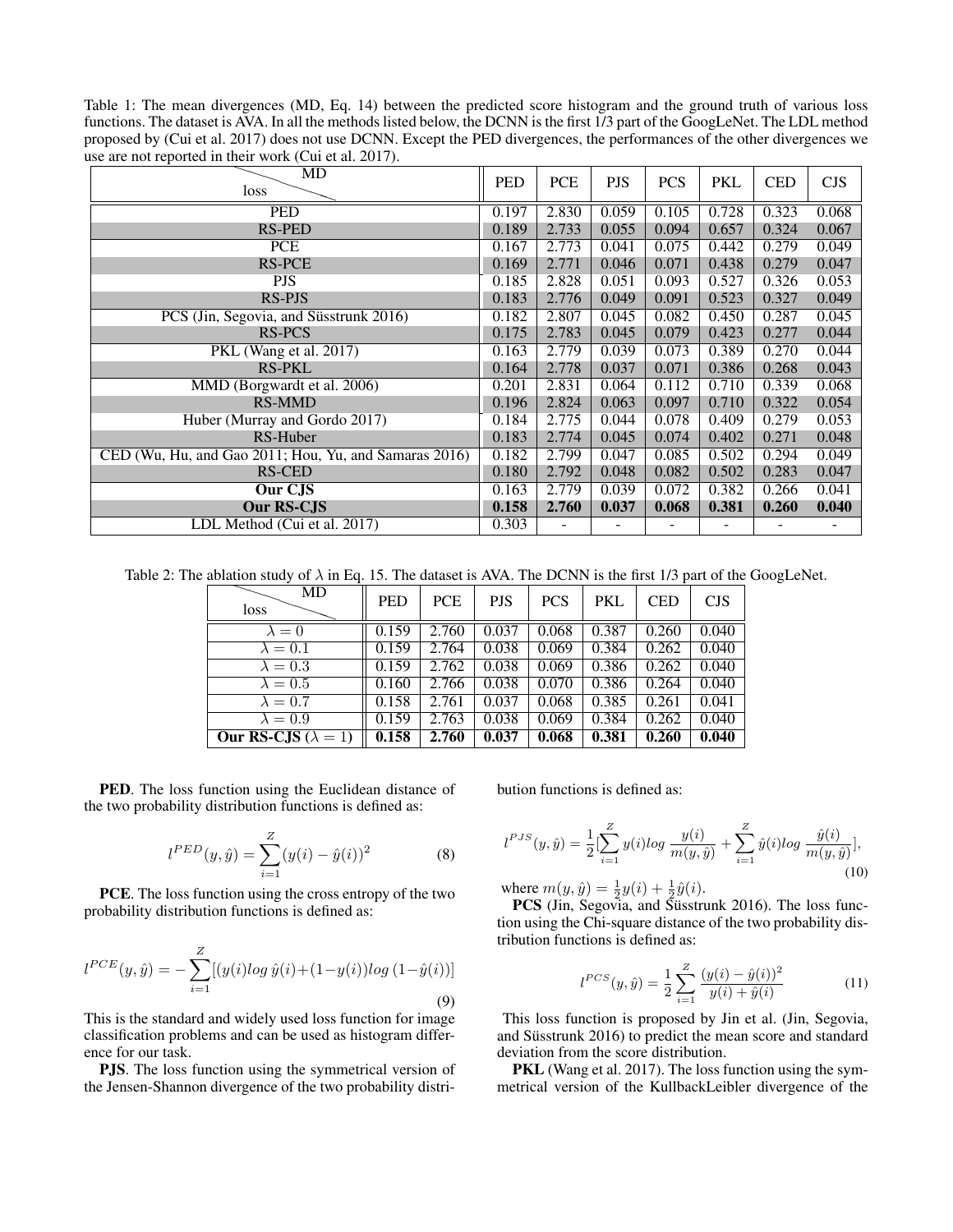two probability distribution functions is defined as:

$$
l^{PKL}(y,\hat{y}) = \frac{1}{2} \left[ \sum_{i=1}^{Z} y(i) \log \frac{y(i)}{\hat{y}(i)} + \sum_{i=1}^{Z} \hat{y}(i) \log \frac{\hat{y}(i)}{y(i)} \right] \tag{12}
$$

The asymmetrical version of the KLD loss is used by Wang et al. (Wang et al. 2017), who explicitly modify the score distribution of the AVA dataset as Gaussian and jointly predict its mean and standard deviation.

CED (Wu, Hu, and Gao 2011; Hou, Yu, and Samaras 2016). The loss function using the Euclidean distance of the two cumulative distribution functions is defined as:

$$
l^{CED}(y, \hat{y}) = \sum_{i=1}^{Z} (Y(i) - \hat{Y}(i))^2,
$$
 (13)

where Y and  $\hat{Y}$  are the cumulative distribution functions of the original probability distribution functions y and  $\hat{y}$ , as defined in Eq. 3. This loss function is also used in Wu et al. (Wu, Hu, and Gao 2011) and can be derived from the squared Earth mover's distance (EMD) by Hou et al. (Hou, Yu, and Samaras 2016) for the ordinal basic human ratings prediction.

We show the predicted score histograms by our proposed CJS-CNN and other compared loss functions on the test set of AVA in the supplementary material. Our CJS-CNN achieves the most similar results to the ground truth human rating distributions.

Numerical Evaluation Results In Table 1, we summarize the evaluation results of the loss functions over the divergences. We use the Mean Divergences (MD) to evaluate various divergences between the predicted score histogram and the ground truth on the test set of AVA. The MD is defined as:

$$
MD = \frac{1}{n} \sum_{i=1}^{n} l(y, \hat{y}),
$$
\n(14)

where  $l = \{l^{PED}, l^{PCE}, l^{PJS}, l^{PCS}, l^{PKL}, l^{CED}, l^{CJS}\}$ defined above.  $n$  is size of the test set.

The results in Table 1 reveal that, our proposed RS-CJS and CJS based CNN outperform other methods. Among all the odd lines with white background, our CJS achieves the best performance. All the mean divergences of our RS-CJS on the test sets are the smallest. Typically, in a learning setting, optimizing directly a certain criterion should lead to higher performance than optimizing a related one. However, although our methods are optimizing the CJS loss, the learned model can achieve best performance in other related loss. This is mainly because that, as verified by (Nguyen and Vreeken 2015), the CJS is quite suitable for non-parametric computation on empirical data, such as the ordinal basic rating data of the AVA dataset. The line with header 'RS-' means adding our reliability-sensitive learning strategy. Almost all the RS version methods (the even lines) perform better than the corresponding ones (the odd lines). The reliability sensitive learning based on the kurtosis reduces the impacts of the unreliable training samples.

The Ablation Study of the Reliability Factor Wu et al. (Wu, Hu, and Gao 2011) propose to use the number of ratings of each image for the reliability factor  $r^{ratnum}(y)$ . The larger the rating number is, the larger the reliability of rating is. To compare with our kurtosis based reliability factor  $r^{kurtosis}(y)$  in Eq. 6 and Eq. 7, we use an balance factor  $\lambda$ as follow to make ablation study.

$$
r(y) = \lambda r^{kurtosis}(y) + (1 - \lambda)r^{ratnum}(y) \tag{15}
$$

For a fair comparison, we use  $r(y)$  on the CJS loss:  $r(y)CJS(y, \hat{y})$ 

The comparison results are shown in Table 2. The results reveal that the performance of  $r^{kurtosis}(y)$  are slightly better than that of  $r^{ratnum}(y)$ . The combination of these two reliability factors does not produce better performance. Note that, the kurtosis can be directly computed using the normalized score histogram. While the rating number is additional information of the normalized score histogram and is not always available in the training set.

# Conclusions and Discussions

In this paper, we propose the CJS-CNN to predict the aesthetic score distribution of images. Unlike the object recognition, which definitely has right answers in most cases, the image aesthetic assessment is a subjective task in nature. Thus, only using a scalar to represent the aesthetics may not be the right direction.

Instead of only predicting the binary high-low label or the numerical score, we can output the aesthetic score distribution with rich statistics for various applications such as aesthetic image retrieval, aesthetic image enhancement. The overall aesthetic quality can be represented by the mean or median. The controversy or subjectiveness can be measured by the variance. The popularity of an image can be measured by the rating number of human. However, the rating number cannot be derived from the predicted score histogram. As shown in the experiments, we can use the kurtosis to approximate the popularity instead of the rating number.

The aesthetic quality assessment is a subjective task in nature. It has been a long time that people focused on the scalar representation (1D numerical or binary coding) of aesthetics. Wu et al. (Wu, Hu, and Gao 2011) pointed out this problem and made an attempt to predict the score distribution. However, it was submerged in rich literatures which aim to rise the classification or regression accuracy of the scalar representation. With the powerful deep representation learning technologies, we think it is the right time to let the aesthetic quality assessment return to it's subjective nature. This paper is a restart of this direction. We hope it can inspire more work in the future, such as (1) mapping more statistics to the subjective evaluation of vast amount of images, (2) designing new large scale aesthetic datasets with unbiased data and specially for subjective assessment of aesthetics, (3) using more powerful and larger DCNNs or other machine learning technologies to make the assessment by computer better match that of human.